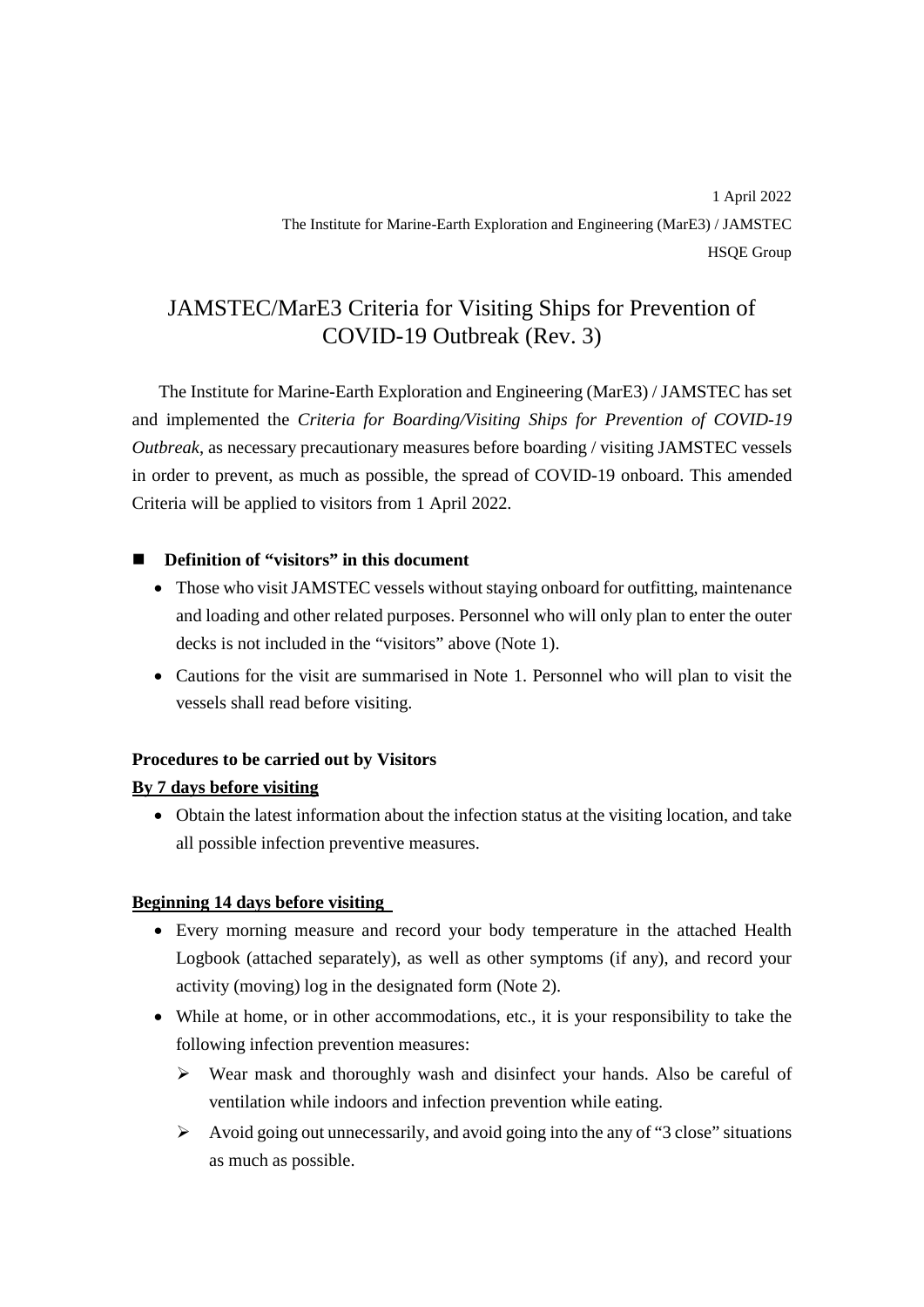- $\triangleright$  If you have to use public transportation, avoid travel times and routes that are likely to be congested.
- $\triangleright$  When sharing a ride (*e.g.*, taxi), ventilate the cabin by opening the windows all the time.
- $\triangleright$  Avoid close contact amongst boarding personnel in meetings and pre-cruise onboard activities.
- If any of the symptoms listed below are observed, promptly report these findings to the MarE3 Operations Department Fleet Operations Group (hereafter, Fleet Operations Group) (Note 3) through the Coordinator (For details of the Coordinators, *see* at the last of this document).
	- $\triangleright$  Any breathing difficulties (dyspnea), strong fatigue (malaise) and high fever ( $\triangleright$ 37.5 ℃) including those considered to be side effects of COVID-19 vaccination.
	- $\triangleright$  Mild cold-like symptoms, such as fever (higher than his/her normal temperature even it is below 37.5 ℃) or cough continued four or more days.
	- $\triangleright$  Subjective symptoms of abnormalities in senses of taste and smell.
- If you fall into any of the cases below, immediately consult with Fleet Operations Group through the Coordinator (Note 3).
	- $\triangleright$  Having travelled to a country or a region (designated by the Japan Ministry of Foreign Affairs with infection disease alert level 2 or higher) within 14 days.
	- $\triangleright$  Identified as being infected with COVID-19.
	- $\triangleright$  Having a possible contact with a person who has travelled to a country or a region (designated by the Japan Ministry of Foreign Affairs with infection disease alert level 2 or higher) within 14 days.
	- $\triangleright$  Having a possible contact with a person who has been identified as being infected with COVID-19 (two days before to seven days after the day of being infected / identified).
- When available, install the COVID-19 COntact-COnfirming Application (COCOA), if applicable on your smartphone, in principle (the use log may be required to show).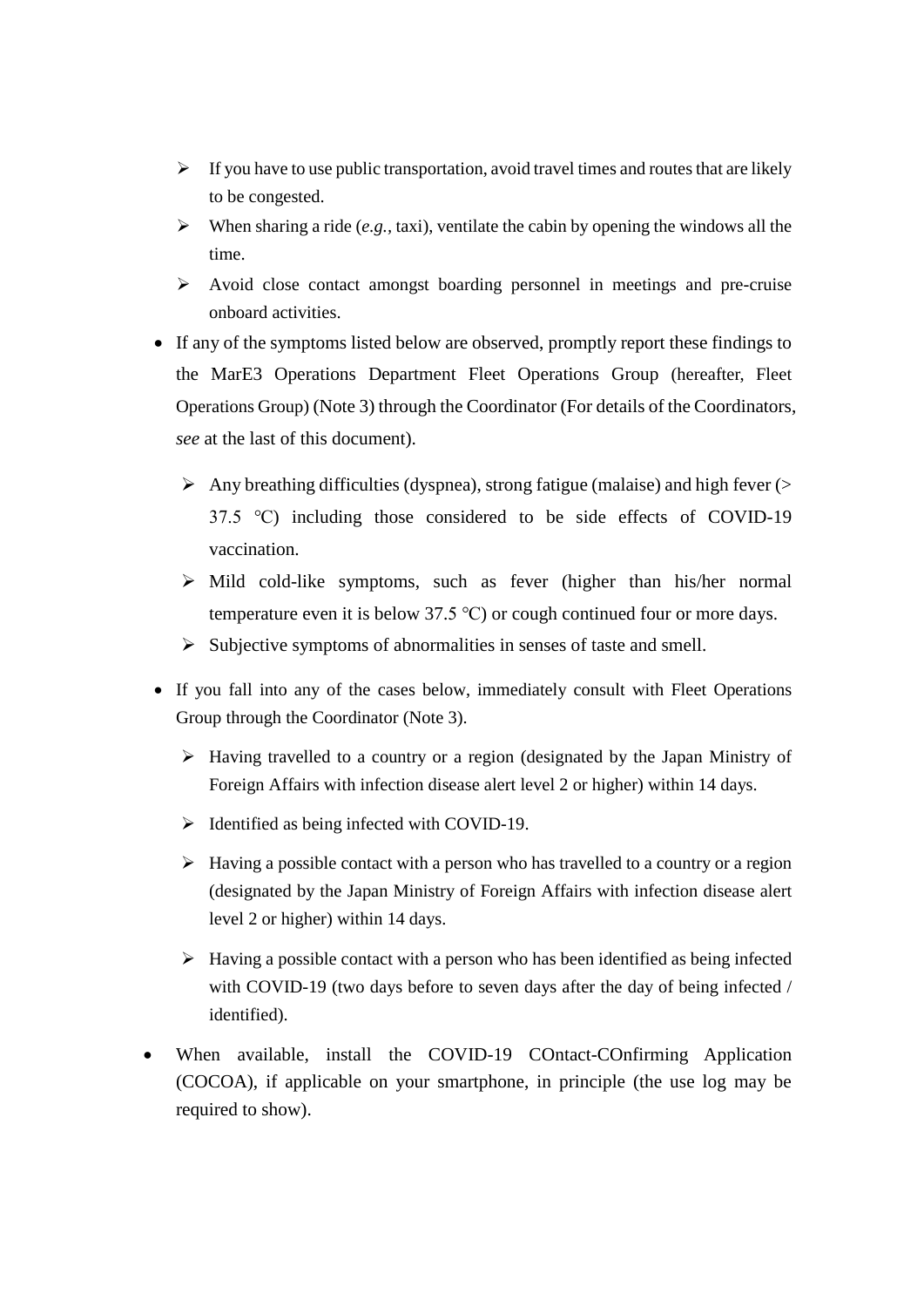# *Ministry of Health, Labour and Welfare (MHLW) website, COCOA:* [https://www.mhlw.go.jp/stf/seisakunitsuite/bunya/cocoa\\_00007.html](https://www.mhlw.go.jp/stf/seisakunitsuite/bunya/cocoa_00007.html)

#### **Within 3 days before visiting & the day before visiting**

- Within 72 hours to the visiting, all visitors must undergo a PCR testing (for details, contact MarE3 separately, Note 4).
- Submit your own Health Logbook, Activity Log and Written Oath (hereafter, Visiting Documents) to the Coordinator by 10 AM (The Written Oath declares that your behaviours during the pre-visiting period meet JAMSTEC's rules and requirements. Note 5).
- The Coordinators will submit the collected boarding documents to the person in charge by noon (the Chief Scientist / Principal Investigator: to MarE3, other Coordinators: to his/her own organisation). In case MarE3 or the organisation which the Coordinator belongs to admit some concerns in your Visiting Documents, you may not be allowed to board even if you were tested as PCR negative. The Co-ordinator will notify you on the final visiting permission status (*See* Note 6 for handling of personal information).
- In case you tested positive, you will be notified the result directly from the test agency. Report it immediately to the Coordinator, your supervisor and MarE3 Operations Department. Cancel your visit and follow the instructions from your medical agency / public health centre and MarE3 Operations Department.

(After receiving negative result from the Coordinator, and the visiting permission is issued, visitors move onboard).

### **At visiting**

- Thoroughly perform hand disinfection and wear mask at the gangway. Do not dispose used masks in the vessel. Bring your own antiseptics and personal beverages, as needed.
- Prepare your Health Logbook and a document (including e-document) that shows you are PCR negative (official certificate is not necessary), and provide if required.
- Avoid close contact with others in the vessel.

The above standards may be changed based on the policies of the administrative agencies and JAMSTEC in the future. In addition, the above standards will remain effective until a new revised standard is issued or an instruction to cancel application is issued. If you have any questions, please contact the appropriate department of MarE3 (See below).

MarE3 Operations Department Fleet Operations Group Contact: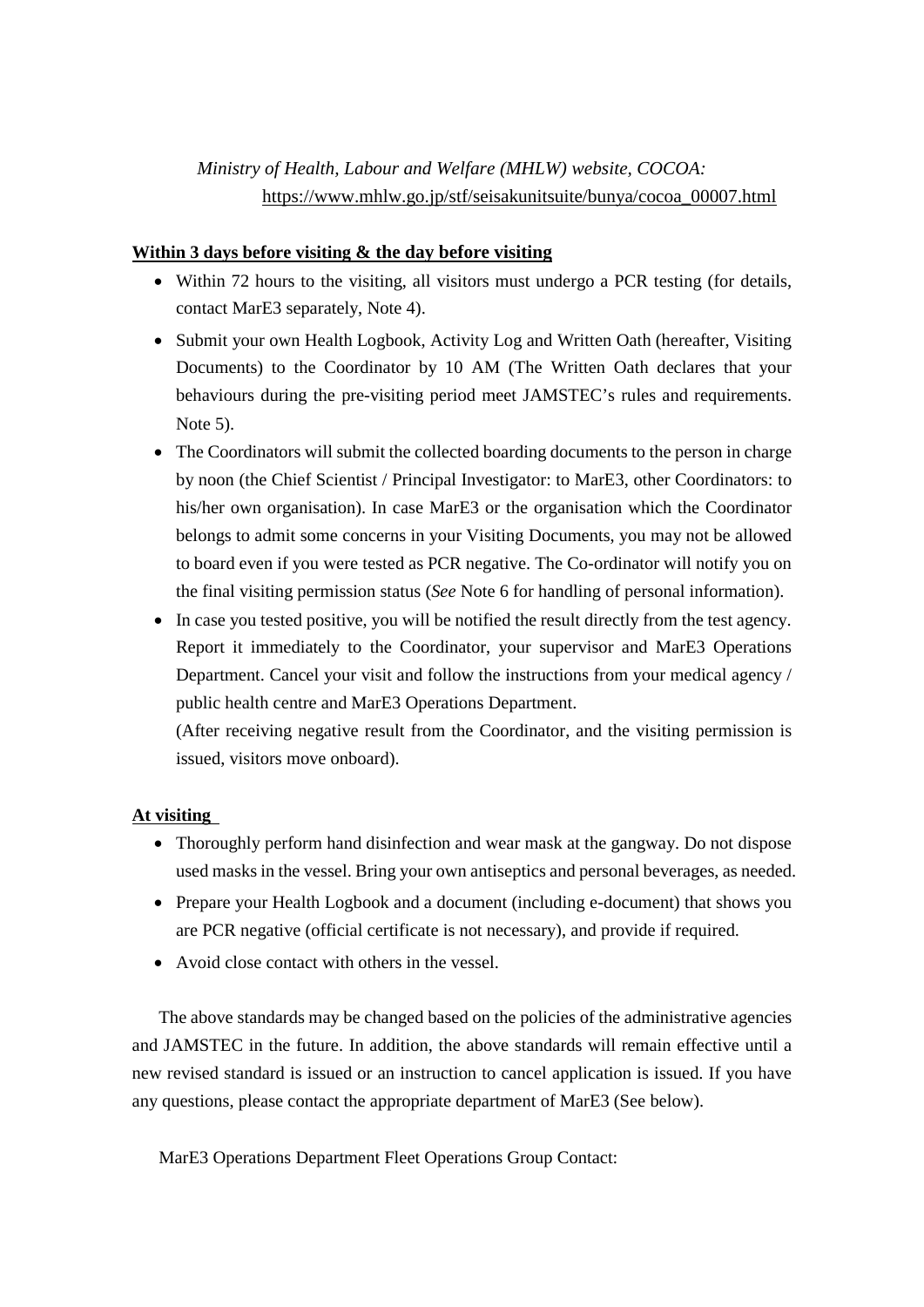| Coordinator:                             |                                                 |
|------------------------------------------|-------------------------------------------------|
| Chief Scientist/Principal Investigator   | For Boarding Researchers (Incl. subcontractors) |
| Person in charge of NME                  | For NME personnel (Incl. subcontractors)        |
| Person in charge of MWJ                  | For MWJ personnel (Incl. subcontractors)        |
| Person in charge of MQJ                  | For MQJ personnel (Incl. subcontractors)        |
| Person in charge of MOL Marine &         | For MOL Marine & Engineering personnel          |
| Engineering                              | (Incl. subcontractors)                          |
| <b>JAMSTEC MarE3 Operations</b>          | For JAMSTEC members (excluding JAMSTEC)         |
| <b>Department Fleet Operations Group</b> | Boarding Researchers and Hakuho-maru sailors    |
|                                          | / crew) and JAMSTEC subcontractors / agents,    |
|                                          | public relations JAMSTEC                        |
| Hakuho-maru person in charge of          | For Hakuho-maru sailors/crew (Incl.             |
| seafarers                                | subcontractors)                                 |

For questions about pre-visiting PCR test:

MarE3 Operations Department Fleet Operations Group

[mare3-fleetops-kikan@jamstec.go.jp](mailto:mare3-fleetops-kikan@jamstec.go.jp)

End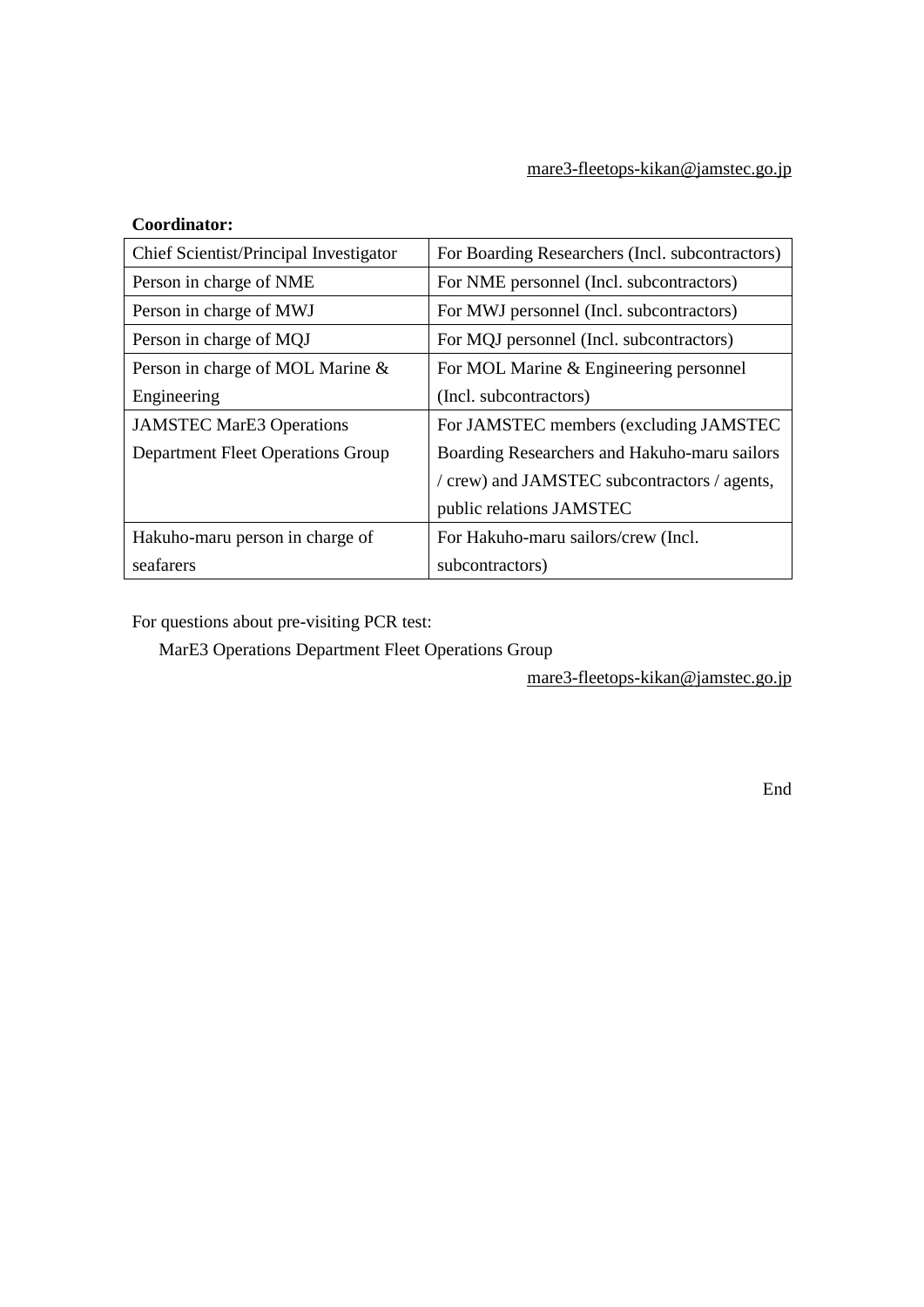## **Notes**

- 1) Visitors shall follow the instructions below. Ask Fleet Operations Group for further details.
	- Visits to the vessel shall be limited to those who conducts essential works such as outfitting, maintenance and loading. Number of visiting personnel shall be essential minimum.
	- PCR testing is not required for personnel who will only enter the outer decks. Entering the inside of the ship including toilet is not allowed.
	- PCR testing can be required depending on the contents of operation which includes a collaborative work with mariners (*e.g.* outfitting of ROV/AUV).
	- If you plan to visit for consecutive days, consult to the Fleet Operations Group in advance.
- 2) Examples of the symptoms that should be recorded in the Health Logbook (use designated form): Breathing difficulties (dyspnea), headache, strong fatigue (malaise), and abnormalities in sense of taste and smell.

The Activity Log will be utilised to check of your self-management status during the pre-visiting period and to provide information of your activities to the Public Health Centre in the event of a positive test. For this purpose, you are required to record your daily activities before and during being aboard. Note that the day of visiting is counted as "Day 0" in Health / Activity Logs.

In situations where MarE3 permits emergency visits, the missing part of the Health Logbook (from 18 days before the visit to the day that your visit was determined) may be substituted by a self-declaration of health.

- 3) Upon receiving the report from the visitor, the MarE3 Operations Department will determine availability of the pre-visiting PCR testing. If necessary, another PCR test will be required (at the visitor's cost), with the results to be submitted to the Fleet Operations Group through the Coordinator by the noon of the day **before** the pre-boarding PCR test, in principle.
	- $\Diamond$  High fever (> 37.5 °C), chill or headache WITHOUT any other cold-like symptoms such as cough, pain in the throat and breathing difficulty within three days after COVID-19 vaccination (the day of vaccination and two days after that) are likely to be side-effects of vaccination. In such a case, an additional PCR testing before the final pre-boarding PCR test will not be required.